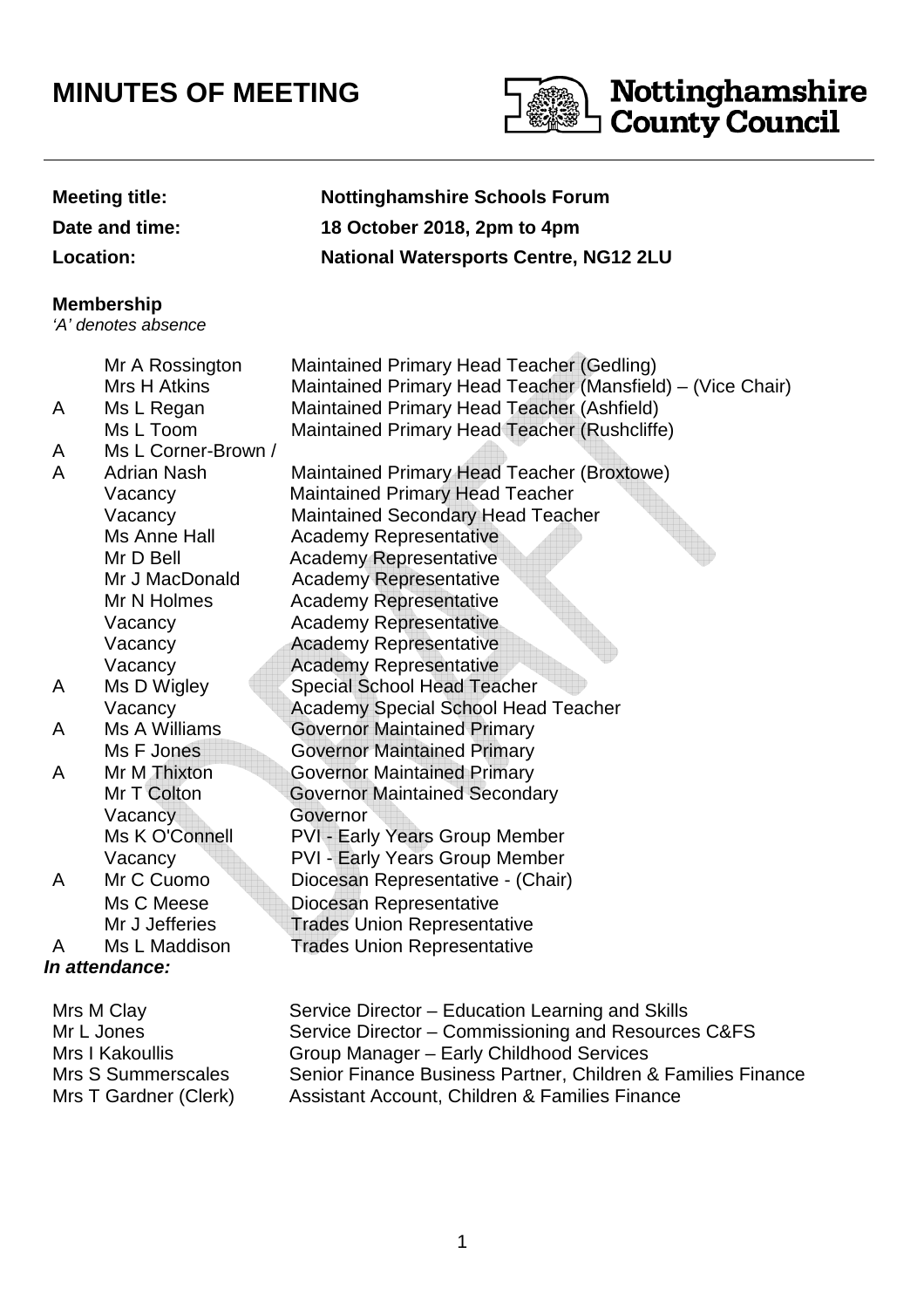| 1. | Welcome                                                                                                                                                                                                                                                                                                                                                                                                                                                                               |               |  |  |  |
|----|---------------------------------------------------------------------------------------------------------------------------------------------------------------------------------------------------------------------------------------------------------------------------------------------------------------------------------------------------------------------------------------------------------------------------------------------------------------------------------------|---------------|--|--|--|
|    | Helen Atkins welcomed all members to the meeting.                                                                                                                                                                                                                                                                                                                                                                                                                                     |               |  |  |  |
|    | <b>Apologies for absence</b>                                                                                                                                                                                                                                                                                                                                                                                                                                                          |               |  |  |  |
|    | Apologies were received from Lynn Corner-Brown, Dawn Wigley, Carlo Cuomo, Linda Foster,<br>Colin Pettigrew, Mark Thixton, Larraine Maddison and Amanda Williams.                                                                                                                                                                                                                                                                                                                      |               |  |  |  |
| 2. | 2a - Trade Union Facilities - Financial Year 2018-19 & 2019-20                                                                                                                                                                                                                                                                                                                                                                                                                        | <b>ACTION</b> |  |  |  |
|    | Marion Clay presented the paper.                                                                                                                                                                                                                                                                                                                                                                                                                                                      |               |  |  |  |
|    | Helen Atkins mentioned that if there was a dispute with a member of staff, they have<br>a legal right to a union rep. If there was no local arrangement a school would need to<br>wait for a National representative which lengthens the procedure.                                                                                                                                                                                                                                   |               |  |  |  |
|    | Joe Jefferies explained that the money that is de-delegated from schools is not given<br>to unions but paid to schools so that they can release a union representative.                                                                                                                                                                                                                                                                                                               |               |  |  |  |
|    | <b>RECOMMENDATION/S</b>                                                                                                                                                                                                                                                                                                                                                                                                                                                               |               |  |  |  |
|    | <b>That the Schools Forum:</b>                                                                                                                                                                                                                                                                                                                                                                                                                                                        |               |  |  |  |
|    | 1. Note the contents of the report                                                                                                                                                                                                                                                                                                                                                                                                                                                    |               |  |  |  |
|    | Report was noted                                                                                                                                                                                                                                                                                                                                                                                                                                                                      |               |  |  |  |
|    | 2. Maintained Primary School members agree for the de-delegation of trade<br>union facilities funding to be included in 2019-20 schools funding formula<br>consultation.                                                                                                                                                                                                                                                                                                              |               |  |  |  |
|    | Votes for<br>Abstentions<br>Votes against<br>3<br>$\overline{0}$<br>0                                                                                                                                                                                                                                                                                                                                                                                                                 |               |  |  |  |
|    | Claire Meese arrived for the meeting                                                                                                                                                                                                                                                                                                                                                                                                                                                  |               |  |  |  |
|    | 2b - Early Years DSG Funding Central Expenditure<br>Irene Kakoullis presented the paper.                                                                                                                                                                                                                                                                                                                                                                                              |               |  |  |  |
|    | Karen O'Connell fully supports the paper presented and explained the situation that<br>was facing childcare establishments around Nottinghamshire.<br>Karen Richards explained that the biggest impact on settings are high level needs<br>children which are being subsidised by the PVI sector.<br>Sue Summerscales advised members that there were financial implications, the<br>decision would impact on the Non ISB Reserve deficit, and any decision would be in<br>principle. |               |  |  |  |
|    |                                                                                                                                                                                                                                                                                                                                                                                                                                                                                       |               |  |  |  |
|    | Ly Toom pointed out that schools were in the same the position where they are<br>having to subsidise high level needs pupils.                                                                                                                                                                                                                                                                                                                                                         |               |  |  |  |
|    | Marion Clay asked if the 1p increase was agreed would both providers and schools<br>receive the increase, officers confirmed they would.                                                                                                                                                                                                                                                                                                                                              |               |  |  |  |
|    | Sue Summerscales mentioned that we were only half way through the year so we<br>could potentially have other underspends in the Early Years Block.                                                                                                                                                                                                                                                                                                                                    |               |  |  |  |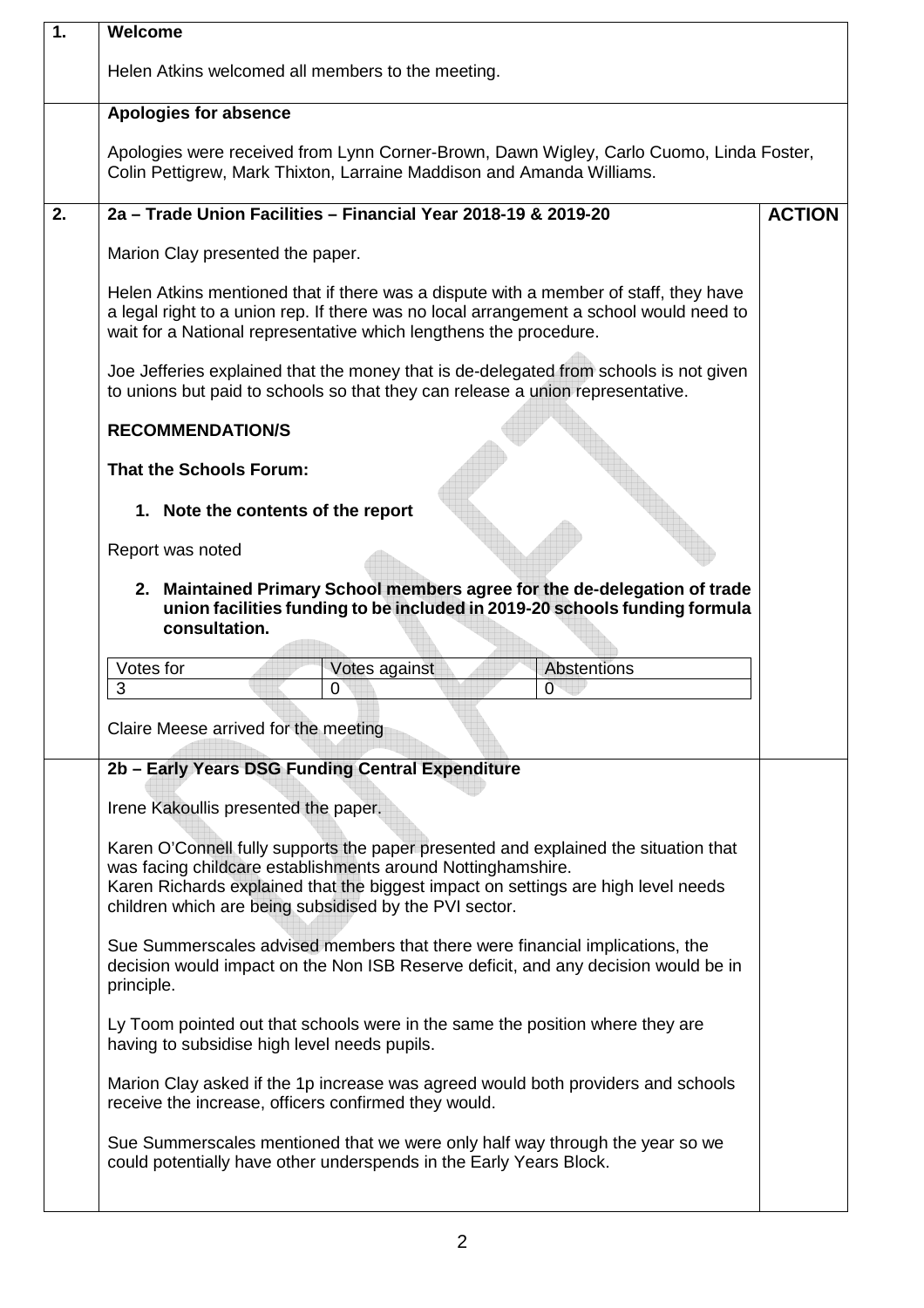## **RECOMMENDATION/S That the Schools Forum: 1. Approves the proposal to provide £108,000 of Non Schools ISB reserves to be used to temporarily increase the hourly rate for 2018-19 by a total of £0.01p, backdated to 1st April 2018. This would be subject to approval by the ESFA (paragraph 17 above)**  Votes for **Votes against** Votes and Votes against Votes **Abstentions** 10 0 **2. Approves the proposed question to be included in the consultation for early years funding rates for 2019-20**  Votes for **Votes against** Abstentions 10 0 0 **2c – 2019-20 Schools Funding and Local Funding Formula Consultation** Sue Summerscales presented the paper, and pointed out that funding past 2019-20 was uncertain as was the teacher pay and pension grant. Fiona Jones asked if the release of data in December was a change to previous year's procedure. Sue Summerscales advised that this has always been the case the only change was that we previously allocated funding as a percentage per factor and now we allocate on a unit value so that we can mirror the national funding formula as far as possible. Sue Summerscales explained that the total allocation used in the models has been adjusted to take into account certain known changes and possible cost increases. • £300,000 - New primary free school in Hucknall • £100,000 - For possible increase in business rates Sue Summerscales explained Appendix B (pink A3 sheets), advised that we had met with Anne Hall and Fiona Jones who phoned in, to discuss the models presented. Members were advised that models were illustrative only and not what schools would receive, as models were based on October 2017 data. Consultation was only required on changes to the formula, if we changed nothing then we wouldn't need to consult. Sue Summerscales explained that for 2018-19 the Minimum Funding Guarantee (MFG) and Gains Cap was varied to balance the budgets, and asked if members would have preferred to vary the AWPU (Basic entitlement) instead? James MacDonald responded that if we had something that worked we should stick with what we have Sue Summerscales presented and explained the options for the Minimum Per Pupil (MPP) after a discussion the following was agreed. That our principal should be: - To distribute funding in a way that was fair and equitable and continued to move schools towards the NFF whilst providing a broad benefit to most schools

- The MPP question to be included in the consultation
- Question format to be similar to last year's consultation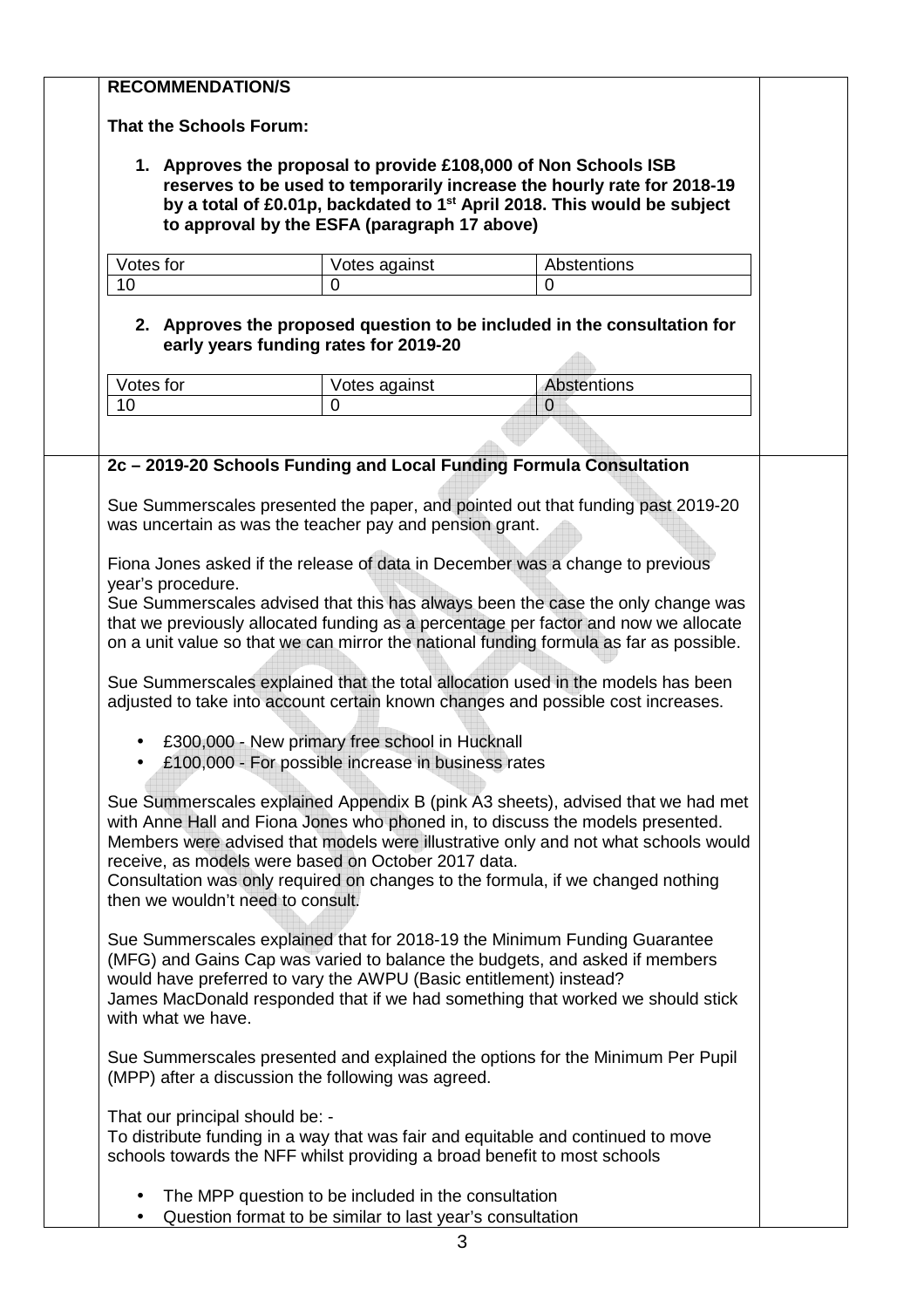|    | Funding floor not included<br>$\bullet$                                                                                                                                                                                                                                                                                                                           |  |
|----|-------------------------------------------------------------------------------------------------------------------------------------------------------------------------------------------------------------------------------------------------------------------------------------------------------------------------------------------------------------------|--|
|    | Technical adjustments to be included in the formula<br>$\bullet$<br>Models to be consulted on are model 4, 6 and 8                                                                                                                                                                                                                                                |  |
|    | $\bullet$                                                                                                                                                                                                                                                                                                                                                         |  |
|    | Sue Summerscales mentioned that the Lower Prior Attainment (LPA) within the<br>National Funding Formula (NFF) had been reduced due to an increase in cohort and<br>asked members if Nottinghamshire should retain the current unit funding or lower this<br>to match the NFF?<br>Anne Hall responded that Nottinghamshire should lower the unit value and keep in |  |
|    | line with the NFF, members agreed.                                                                                                                                                                                                                                                                                                                                |  |
|    | Members discussed the consultation period and it was agreed that it would<br>commence the 1 <sup>st</sup> Monday after half term. Sue Summerscales asked for volunteers<br>to have a final look at the consultation paper before it is released, James<br>MacDonald, Fiona Jones and Ly Toom volunteered.                                                         |  |
|    | Sue Summerscales asked members if there was any extra money which element<br>would we look to increase, depending on which model is agreed we could increase<br>the Minimum Per Pupil (MPP), the gains cap and / or the Minimum Funding<br>Guarantee (MFG).                                                                                                       |  |
|    | Members agreed for the gains cap to be increased                                                                                                                                                                                                                                                                                                                  |  |
|    | <b>RECOMMENDATION/S</b>                                                                                                                                                                                                                                                                                                                                           |  |
|    | <b>That the Schools Forum:</b>                                                                                                                                                                                                                                                                                                                                    |  |
|    | 1. Consider and agree the proposals to be included in the 2019-20 schools<br>funding consultation.                                                                                                                                                                                                                                                                |  |
|    | 2. Consider how any additional funding received over and above that<br>modelled should be allocated.<br>3. Consider and comment on the format of the financial modelling.<br>4. Consider and agree the proposed timetable for the schools funding<br>consultation.                                                                                                |  |
| 3. | <b>Any Other Business</b>                                                                                                                                                                                                                                                                                                                                         |  |
|    |                                                                                                                                                                                                                                                                                                                                                                   |  |
|    | High Level Needs - verbal update<br>Marion Clay updated members that herself and Councillor Owen had met with Anna<br>Soubry MP and Kenneth Clarke MP. That they understood the position and would go<br>back to canvas other MP's that the whole system needs reviewing.                                                                                         |  |
|    | Marion Clay warned that some of our neighbours were looking at a £40 million<br>overspend and though ours was only at £7 million this figure could quickly escalate if<br>not addressed.                                                                                                                                                                          |  |
|    | Members were informed that we had placed an expression of interest to the ESFA<br>for a free special school. School to be based in Hucknall and cohort would be high<br>functioning BESD pupils                                                                                                                                                                   |  |
|    | A large amount of work had been carried out over the summer around Peter Gray's<br>report, Nottinghamshire was looking at ways to reduce reliance in Independent Non-<br>Maintained provision (INM)                                                                                                                                                               |  |
|    | Laurence Jones extended an open invitation to all members to attend the INM<br>panels, Marion Clay advised that Nottinghamshire was working to build parent<br>confidence with what can be supplied locally.                                                                                                                                                      |  |